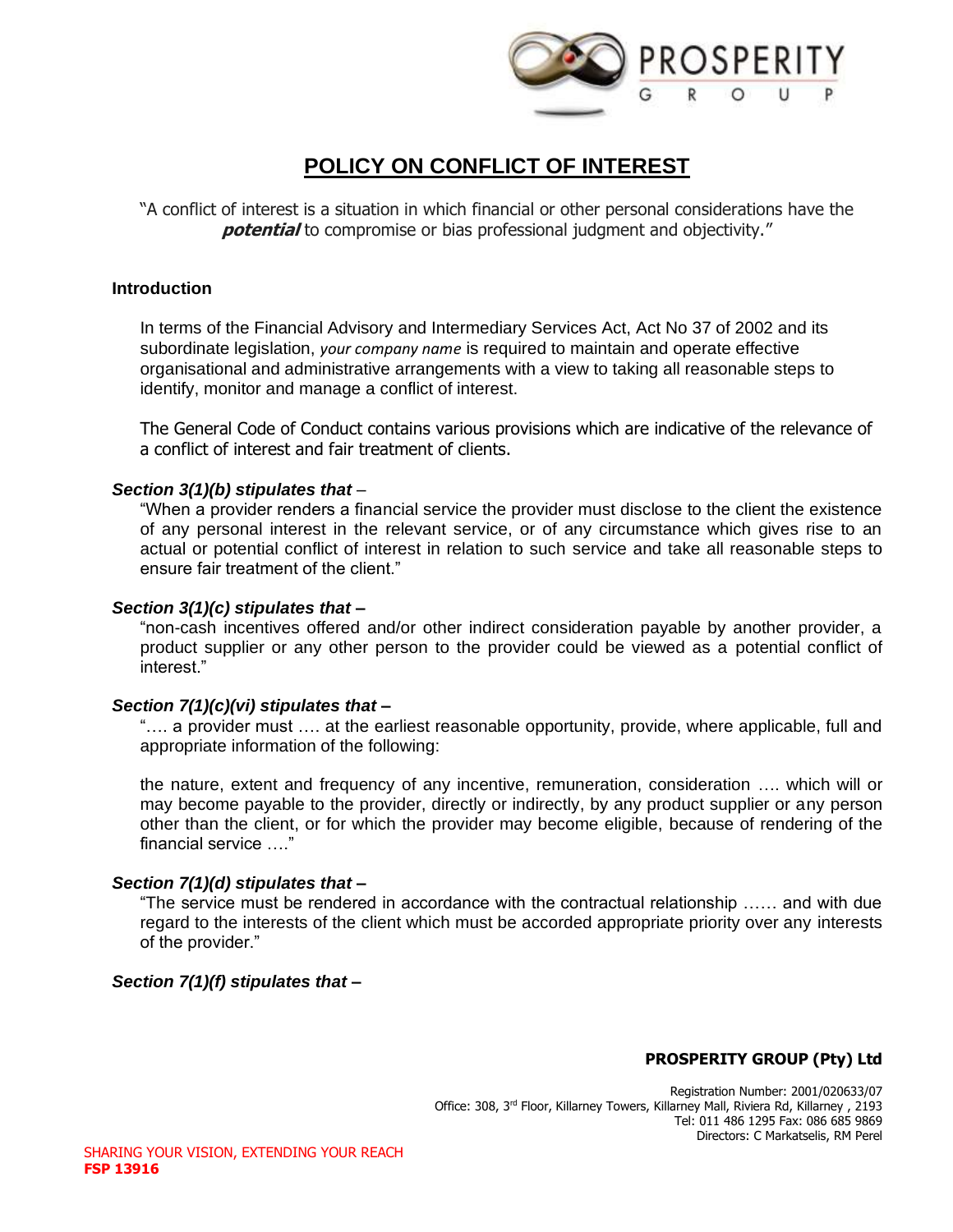

"the provider must not deal in any financial product, for own benefit, account or interest where the dealing is based upon advanced knowledge…. which would be expected to affect the prices of such product."

#### *Other –*

The General Code of Conduct also prescribes that you should disclose to a client the fact that you hold 10% or more shares in a product supplier and whether you received more than 30% of your remuneration from one product supplier over a 12-month period.

The compliance report poses the question whether you sell financial products of only one product supplier.

*Your company name* has put in place a policy to safeguard its clients' interests and ensure fair treatment of clients. The key information is summarised below. Detailed information may be obtained upon request from the key individual who is responsible to monitor and manage a conflict of interest on behalf of *your company name*.

#### **Our objectives**

*Your company name* is an authorised financial services provider. Any financial services provider, such as *your company name*, is potentially exposed to a conflict of interest in relation to various activities. However, the protection of our client's interests is our primary concern as stated in our policy:

- we will identify circumstances which may give rise to an actual or potential conflict of interest entailing a material risk of damage to our clients' interests; and
- we have established appropriate structures and systems to manage this conflict; and
- we will maintain systems in an effort to prevent damage to our clients' interests through identified conflict.

#### **Conflict of interest**

*Your company name* strives towards ensuring it is able to identify and manage potential conflict appropriately and effectively. It will manage potential conflict through avoidance, establishing confidentiality barriers or by providing appropriate disclosure of the conflict to affected clients.

In determining whether there is or may be a conflict of interest to which the policy applies, *your company name* considers whether there is a material risk of damage to the client, considering whether *your company name* or an employee thereof –

• is likely to make a financial gain, or avoid a financial loss, at the expense of the client.

# **PROSPERITY GROUP (Pty) Ltd**

Registration Number: 2001/020633/07 Office: 308, 3rd Floor, Killarney Towers, Killarney Mall, Riviera Rd, Killarney , 2193 Tel: 011 486 1295 Fax: 086 685 9869 Directors: C Markatselis, RM Perel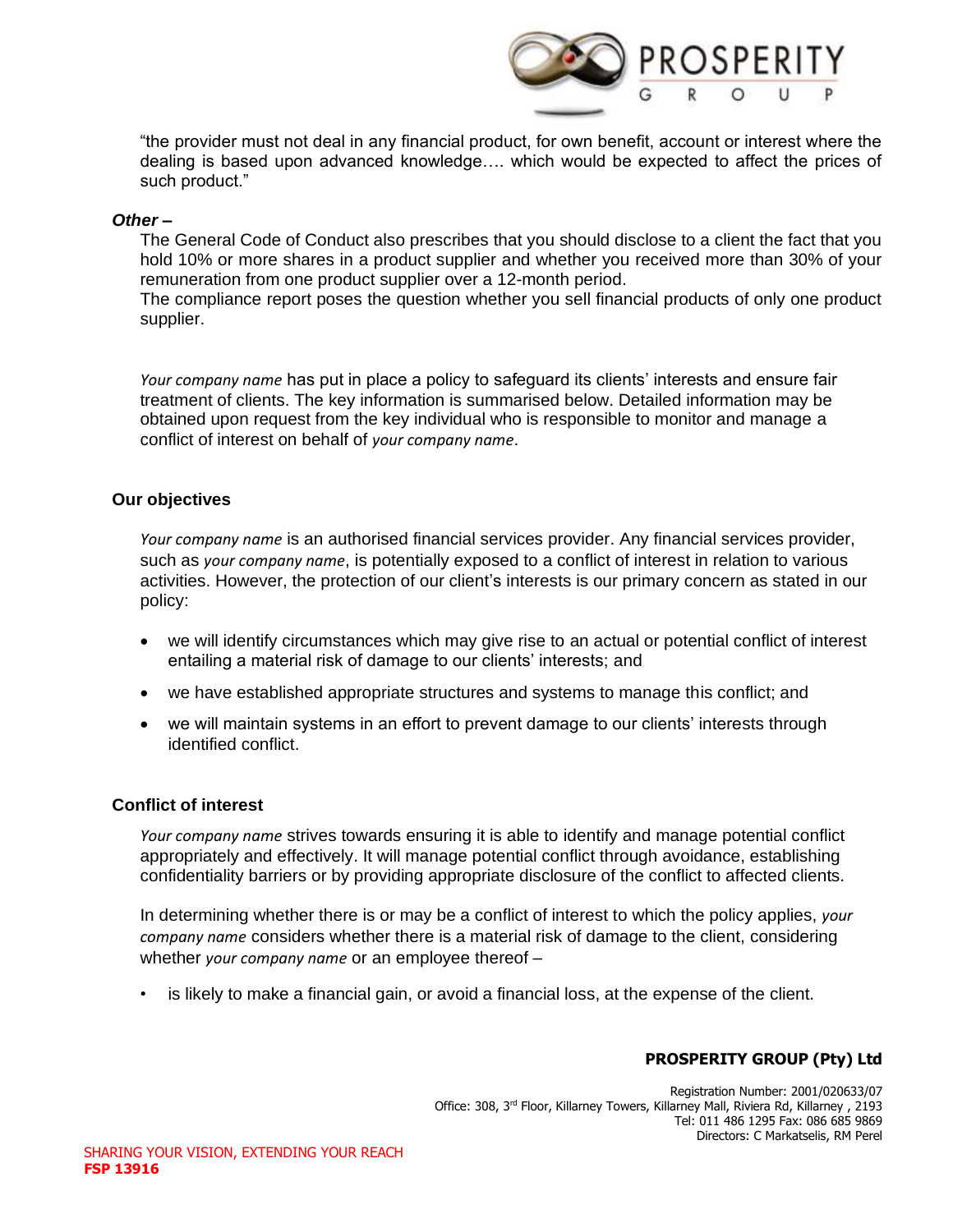

- has an interest in the outcome of a service provided to the client or of a transaction carried out on behalf of the client, which is distinct from the client's interest in that outcome.
- has a financial or other incentive to favor the interest of another client or group of clients over the client's interests.
- receives or shall receive from a person other than the client, an inducement in relation to a service provided to the client in the form of monies, goods or services, other than the standard commission or fee for that service.

Our policy defines a possible conflict of interest as:

- a conflict of interest between *your company name* and the client.
- a conflict of interest between our clients if we are acting for different clients and the different interest's conflict materially;
- holding confidential information on clients which, if we disclosed or utilized, would affect the advice or services provided to clients.

## **Management**

The measures *your company name* have adopted to manage identified conflict is summarized below. We consider them appropriate in our efforts to ensure that reasonable care is taken, in relation to each identified potential conflict of interest, and to act impartially to avoid a material risk of harming clients' interests.

• Procedures:

We have adopted appropriate procedures throughout our business to manage a potential conflict of interests. Our mandatories and employees receive guidance and training in these procedures, and they are subject to monitoring and review processes.

• Confidentiality barriers:

Our mandatories and employees respect the confidentiality of client information and disclose or use it with circumspect. No such information may be disclosed to a third party without the written consent of a client.

• Monitoring:

The key individual in charge of supervision and monitoring of this policy will regularly provide feedback on all related matters.

• Inducements:

Inducements from third parties in relation to services provided to clients are acceptable to *your company name* only if they are appropriately disclosed to clients and if it is either the payment

# **PROSPERITY GROUP (Pty) Ltd**